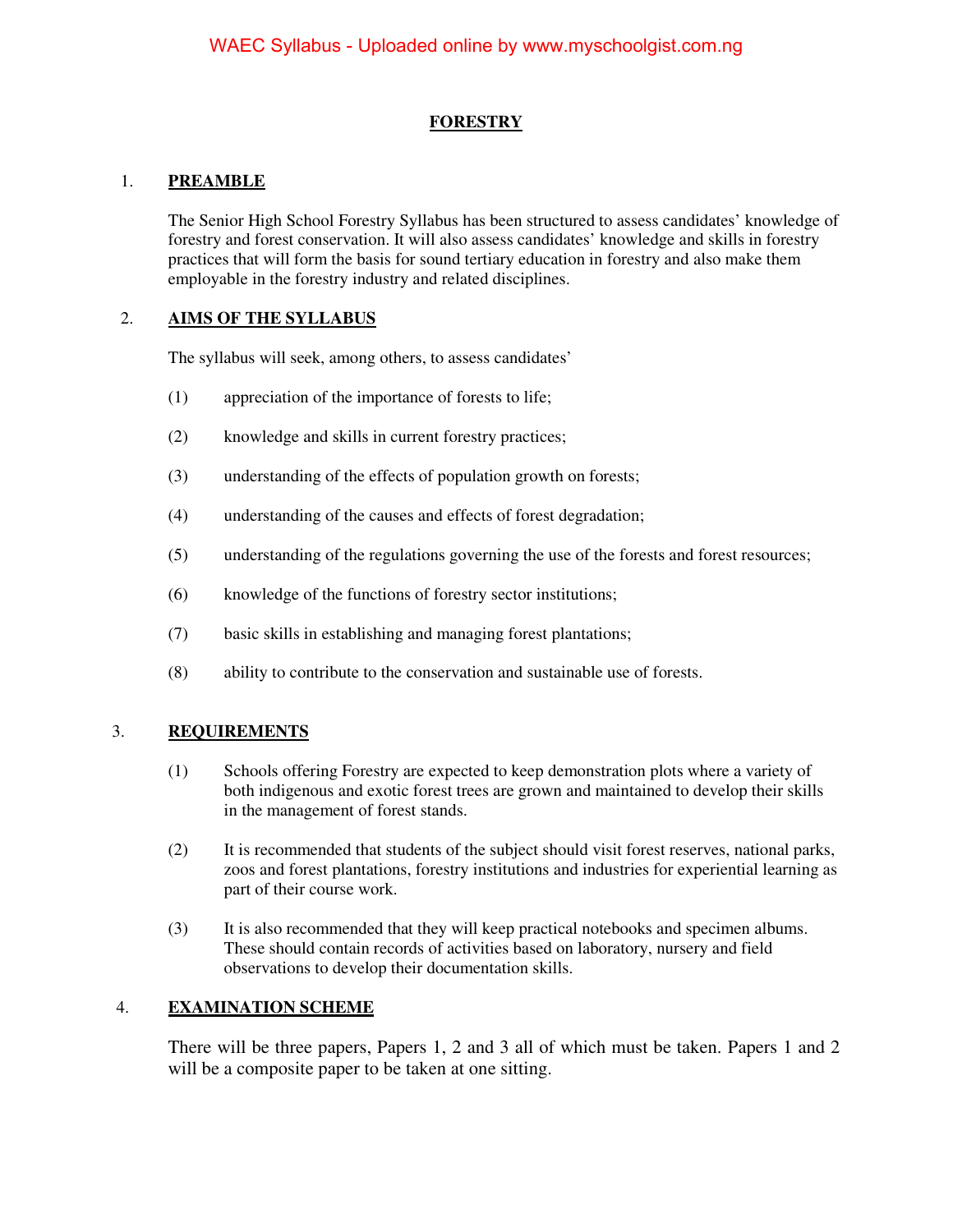- **PAPER 1:** Will consist of fifty multiple choice objective questions, all of which must be answered within 1 hour for 50 marks.
- **PAPER 2:** Will consist of six essay-type questions. Candidates will be required to answer four questions within 2 hours for 20 marks each.
- **PAPER 3:** Will be a practical paper for school candidates or alternative to practical work test for private candidates. It will consist of four questions all of which must be answered within 2hours for 60 marks.

#### **SCOPE OF CONTENTS**

Questions will be set on the topics listed in the column headed 'content'. The notes therein are intended to indicate the scope of the questions but are not to be considered as an exhaustive list of limitations and illustrations.

| <b>CONTENTS</b>                                  | <b>NOTES</b>                                                                                                                                                                                                                                                                                                                                                                                                                        |
|--------------------------------------------------|-------------------------------------------------------------------------------------------------------------------------------------------------------------------------------------------------------------------------------------------------------------------------------------------------------------------------------------------------------------------------------------------------------------------------------------|
| <b>SECTION A</b>                                 |                                                                                                                                                                                                                                                                                                                                                                                                                                     |
| <b>INTRODUCTION TO</b><br><b>FORESTRY</b>        |                                                                                                                                                                                                                                                                                                                                                                                                                                     |
| 1. Basic concepts of forest<br>and forestry.     | Candidates will be examined on the meaning of<br>forest and forestry. Knowledge of the differences<br>between Forestry and Agriculture in terms of land<br>occupancy, time frame; risk etc. and the business<br>aspects of forestry will be assessed.                                                                                                                                                                               |
|                                                  | The functions of the forest; types of plants in the<br>forest (trees, shrubs, herbs, climbers, special plants);<br>the local and botanical names of timber trees will<br>also be assessed.                                                                                                                                                                                                                                          |
|                                                  | Candidates' ability to describe plant habitats <i>i.e.</i><br>water -logged (aquatic), dry land, valley/slope, hill<br>tops (terrestrial) and on plants (arboreal) and to name<br>the types of plants found in the various habitats will<br>be assessed.<br>Types of animals found in the forest; (birds, insects,<br>mammals, reptiles, amphibians, snails) and<br>characteristics of the habitats of the animals are<br>required. |
| <b>Introduction to Forest</b><br>2.              |                                                                                                                                                                                                                                                                                                                                                                                                                                     |
| Ecology.<br>Concept of forest<br>(a)<br>Ecology. | Knowledge of the characteristics of the Forest<br>environment; its physical components; and the<br>meaning of forest ecology is required.                                                                                                                                                                                                                                                                                           |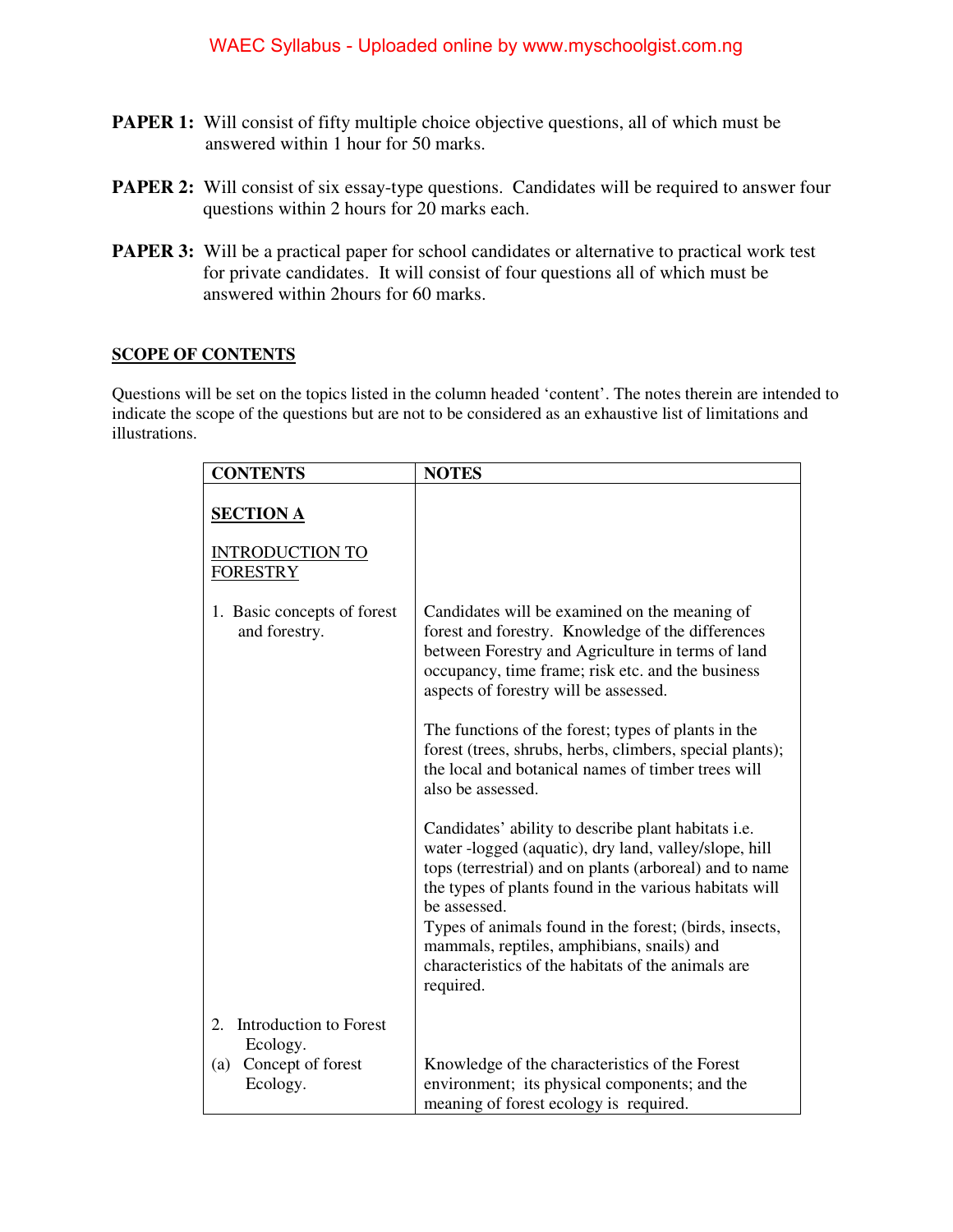| (b) Forest Ecosystem                                      | The meaning of ecosystem and examples/types of<br>ecosystem in various habitats (aquatic, terrestrial,<br>arboreal); the major components of the ecosystem<br>and their functions are required.<br>Understanding of food chains and food webs and the<br>types of producer – consumer relationships including<br>symbiotic associations eg. rhizobium in the various<br>habitats in the forest environment will be assessed.<br>Differences between saprophytes and epiphytes are<br>also required. |
|-----------------------------------------------------------|-----------------------------------------------------------------------------------------------------------------------------------------------------------------------------------------------------------------------------------------------------------------------------------------------------------------------------------------------------------------------------------------------------------------------------------------------------------------------------------------------------|
| (c) Ecosystem functions                                   | Knowlege of ecosystem functions (Regulation,<br>supporting, cultural) will be assessed. Effects of good<br>and degraded ecosystems on health is also required.                                                                                                                                                                                                                                                                                                                                      |
| 3. Ecological Zones<br>(a) Vegetation Zones               | The characteristics of the major vegetation zones<br>and vegetation types in West Africa will be assessed.<br>Comparisons of the various zones in terms of<br>differences in plant species will be required.<br>The typical plants and animals and their<br>characteristics and the various plant and animal<br>associations in the zones will be assessed.<br>The vegetation types are Wet-evergreen, Moist-<br>evergreen, Moist semi-deciduous, Dry semi-<br>deciduous, Mangroves and Savannah.   |
| (b) Factors Affecting<br>Distribution of<br>Vegetation.   | Factors affecting the distribution of vegetation<br>namely; Climatic (rainfall and temperature), Edaphic<br>(soil factors) and Biotic factors will be assessed.                                                                                                                                                                                                                                                                                                                                     |
| (c) Forest Types                                          |                                                                                                                                                                                                                                                                                                                                                                                                                                                                                                     |
| (i)<br>Comparison of<br>Forest Types.                     | The Distribution, Composition and Structure of<br>Tropical High Forest (Tropical rain forest, tropical<br>moist semi-deciduous forest), Savannah, Coastal<br>Scrub and Grassland is required. Characteristics of<br>virgin or primeval, secondary, natural and artificial<br>forests are also required.                                                                                                                                                                                             |
| Land use<br>(ii)<br>Practices.                            | Land use practices in the different vegetation zones<br>will be assessed.                                                                                                                                                                                                                                                                                                                                                                                                                           |
| Major Forest Types<br>(d)<br>in Relation to<br>Latitudes. | The characteristics of the following major forest<br>types in relation to latitude <i>i.e.</i> Tropical, Temperate<br>Coniferous and Arctic forest types is required.                                                                                                                                                                                                                                                                                                                               |
|                                                           | Understanding of the relationship between<br>temperature and latitude in the determination of the                                                                                                                                                                                                                                                                                                                                                                                                   |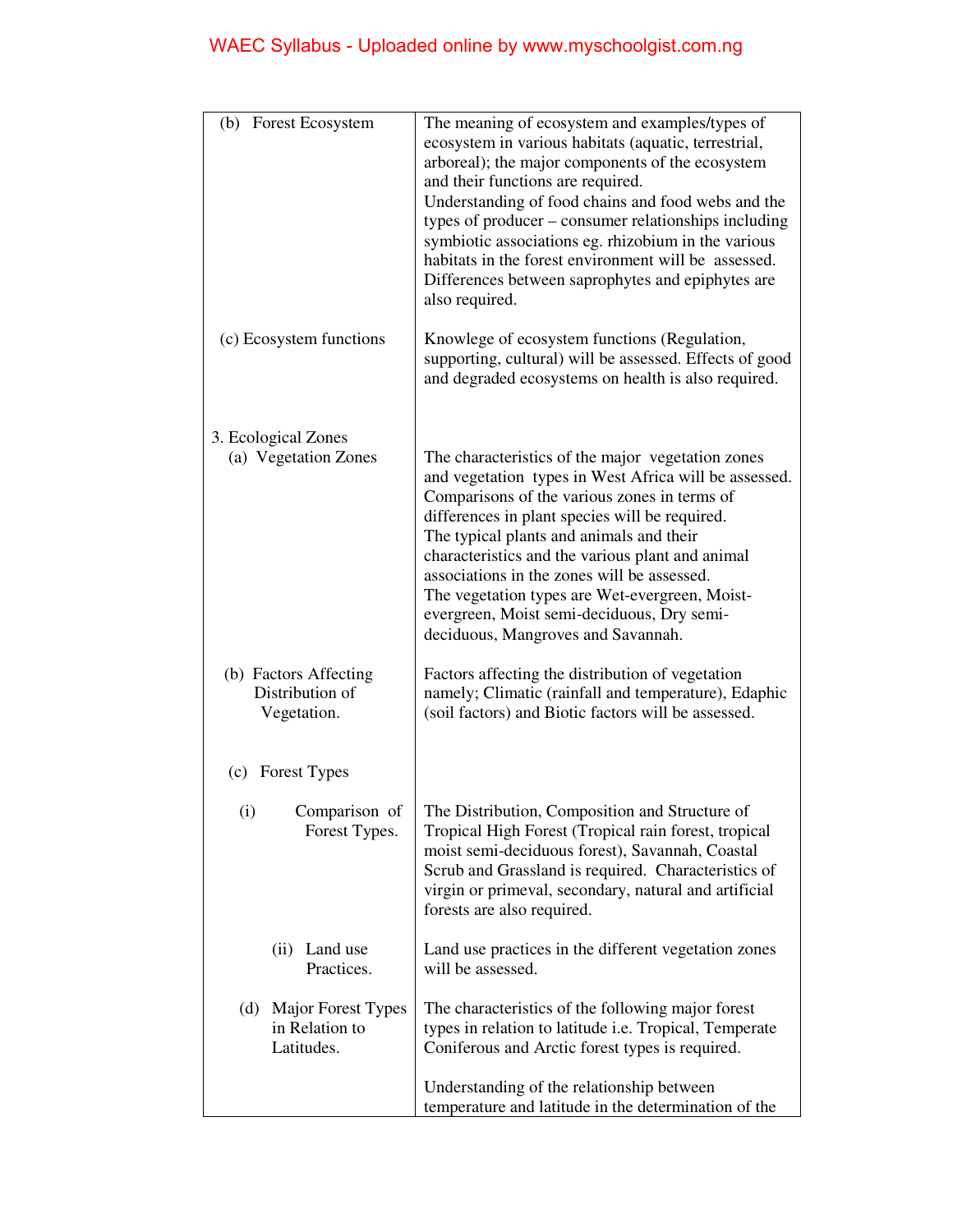|                                                                     | forest types, and the knowledge of the characteristics<br>and distribution of angiosperms and gymnosperms<br>are required.                                                                                                                                                                                                                 |
|---------------------------------------------------------------------|--------------------------------------------------------------------------------------------------------------------------------------------------------------------------------------------------------------------------------------------------------------------------------------------------------------------------------------------|
| 4. Introduction to<br>Wildlife                                      |                                                                                                                                                                                                                                                                                                                                            |
| (a)<br>Concept of<br>Wildlife                                       | Understanding of the term wildlife and knowledge of<br>wildlife resources in Ghana will be assessed.                                                                                                                                                                                                                                       |
| Identification of<br>(b)<br>Wildlife species                        | Knowledge of the common and scientific names of<br>wildlife species is required.                                                                                                                                                                                                                                                           |
| Importance of<br>(c)<br>Wildlife                                    | The importance of wildlife to the Socio-economy;<br>Environment, Forestry, Tourism and Scientific<br>research will be assessed.                                                                                                                                                                                                            |
| (d)<br>Endangered, Rare<br>and<br>Common<br><b>Wildlife Species</b> | Examples of the wildlife species that are Endangered<br>(e.g. Elephants), Rare (e.g. Porcupine) and Common<br>(e.g. grasscutter); and the reasons why the wildlife<br>species are in those states will be assessed.                                                                                                                        |
| <b>Wildlife Reserves</b><br>(e)                                     | Types and examples of wildlife reserves in Ghana<br>will be assessed.<br>The types of wildlife reserves are as follows:<br>National Parks e.g. Mole, Kakum, Bui.<br>(i)<br>Game Production Reserves e.g. Shai<br>(ii)<br>Hills<br>Wildlife Sanctuaries e.g. Buabeng-<br>(iii)<br>Fiema, Owabi<br>Strict Nature Reserves e.g. Digya<br>(iv) |
|                                                                     | The features and location of the various wildlife<br>reserves is also required.                                                                                                                                                                                                                                                            |
| (f)<br>Wildlife Management<br>Practices                             | Management practices associated with the various<br>wildlife reserves and zoos; and protection of game<br>reserves against poachers will be examined.                                                                                                                                                                                      |
| 5.<br>Plant parts and Tree<br>Identification                        |                                                                                                                                                                                                                                                                                                                                            |
| (a) Plant Parts and<br>Functions                                    | The morphological and anatomical features of plants<br>and their functions will be assessed. Anatomy of the<br>leaf, stem and roots; covering tissues such as xylem,<br>phloem, cambium, epidermis, cortex and pith is<br>required.                                                                                                        |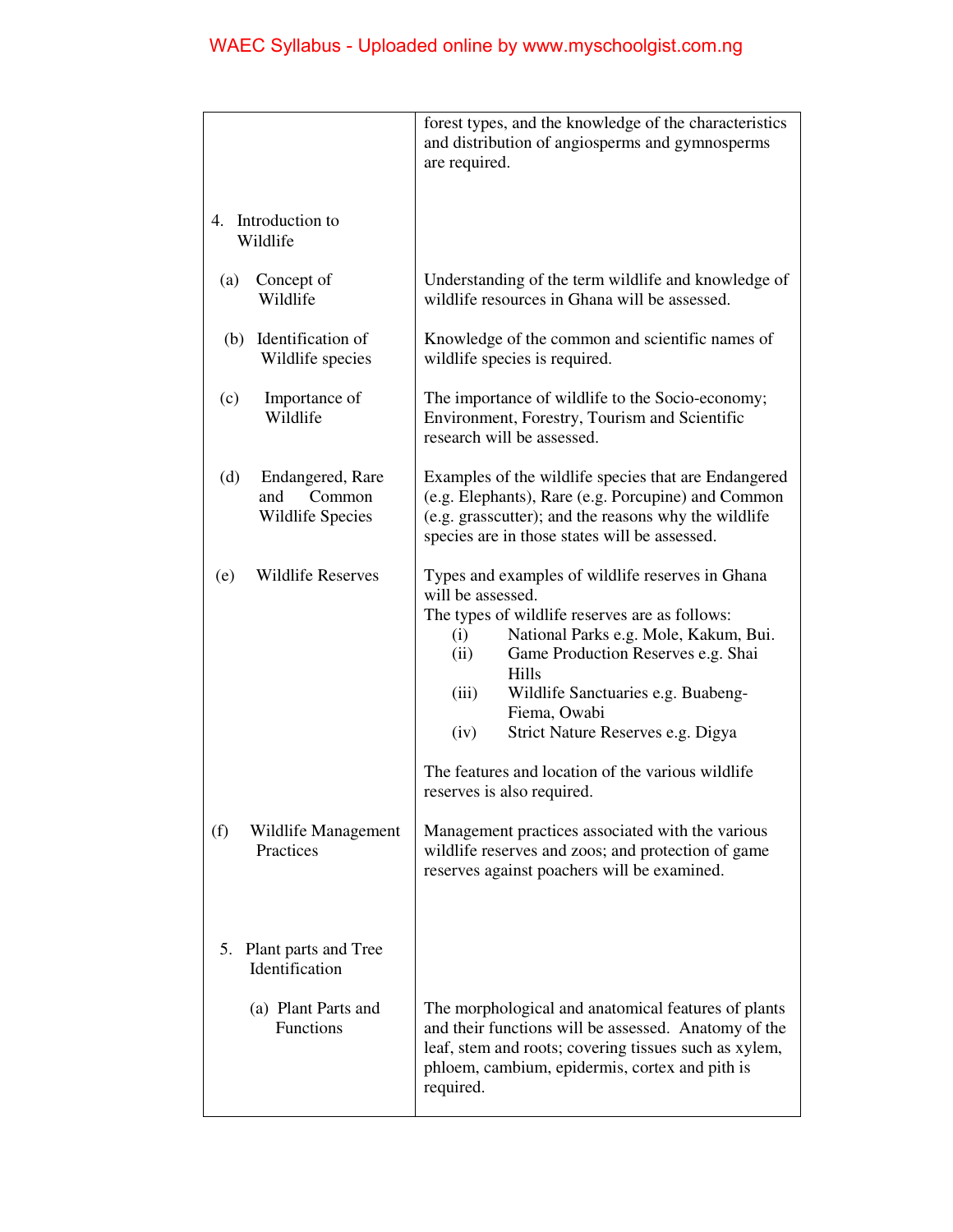| (b) Identification of Trees               | Ability to identify trees using the observable<br>features of tree parts such as leaves, bark, buttress<br>and stem is required.                                                                                                                                                                                                                                                                  |
|-------------------------------------------|---------------------------------------------------------------------------------------------------------------------------------------------------------------------------------------------------------------------------------------------------------------------------------------------------------------------------------------------------------------------------------------------------|
|                                           | Knowledge of local/trade names and scientific<br>names and application of rubrics of scientific<br>nomenclature are required.                                                                                                                                                                                                                                                                     |
| <b>SECTION B</b>                          |                                                                                                                                                                                                                                                                                                                                                                                                   |
| <b>FOREST ESTATES</b>                     |                                                                                                                                                                                                                                                                                                                                                                                                   |
| 1. Concept of Forest Estates              | The processes for Reservation and<br>Constitution of a forest estate; the role of a<br>Reserve Settlement Commissioner; Internal and<br>External Pillaring and Admitted Rights.<br>Differences between Protected forest and Non-<br>protected forest is required.                                                                                                                                 |
| 2. Management of Forest<br><b>Estates</b> | Systems of Management and Development of<br>Public and Private Estates will be examined.<br>Forest estate management problems such as<br>Bushfires, Illegal farming, Illegal felling, Chain-<br>sawing and Illegal mining and their solutions will be<br>assessed.<br>Understanding of bushfires as<br>management problem, and<br>(i)<br>(ii) management tool is required.                        |
| 3. Current State of the<br>Forest         | Knowledge of historical facts of Ghana's forest:<br>area, composition of forest resources, and<br>population growth showing the trend of forest<br>depletion from the past to present; i.e. from the<br>beginning of the century through independence to<br>the current estimate of closed forest is required.                                                                                    |
| 4. Protective Measures                    | Forest resources threatened by over-exploitation and<br>measures introduced by the<br>Forest Services Division to stop over-exploitation<br>and protect the forest resources; including<br>Ban on log exports,<br>Star rating of species,<br>Differential stumpage fees,<br>Participatory forestry,<br>Yield selection and approval,<br>Acquisition of permits and felling rights is<br>required. |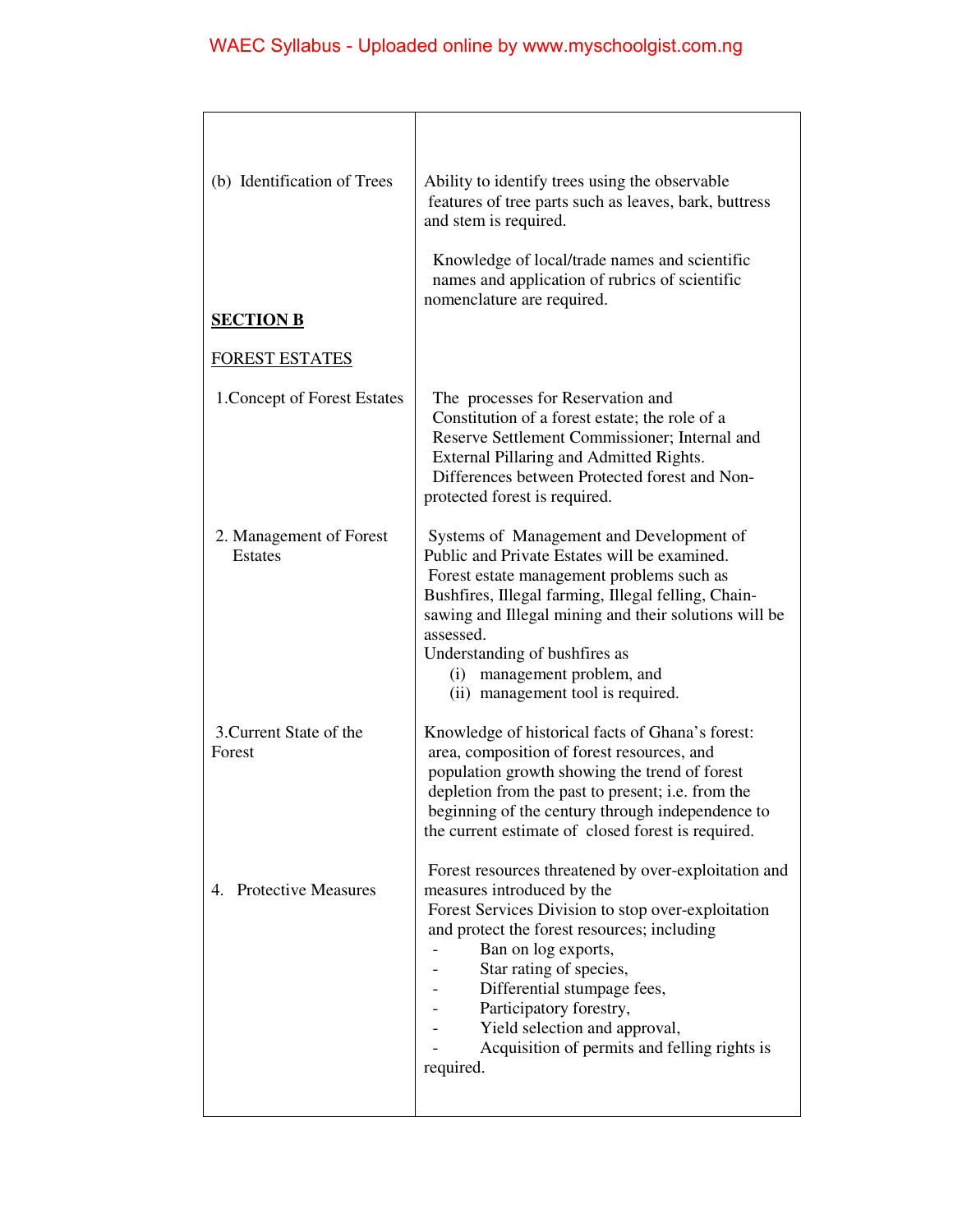| 5. Deforestation<br>(a) Forms and Causes                            | Understanding of the term deforestation; the<br>indicators or manifestations of deforestation in<br>the environment and the causes of deforestation<br>through human activity; bushfires, farming<br>activities, felling of trees for various purposes,<br>settlement and urbanization, etc. is required.                         |
|---------------------------------------------------------------------|-----------------------------------------------------------------------------------------------------------------------------------------------------------------------------------------------------------------------------------------------------------------------------------------------------------------------------------|
| (b) Effects of defore-<br>station                                   | The effects of deforestation on<br>Soil fertility<br>(i)<br>(ii)<br>Animal habitat/population<br>(iii)<br>Economy<br>Environment<br>(iv)<br>are required.                                                                                                                                                                         |
| (c) Control of<br>Deforestation                                     | Control measures such as appropriate farm practices,<br>education, control of indiscriminate tree felling,<br>enforcement of forest laws and regulations,<br>appropriate harvesting and milling equipment;<br>and Intervention programmes such as education,<br>rehabilitation, afforestation and reforestation are<br>required.  |
| Reforestation,<br>6.                                                |                                                                                                                                                                                                                                                                                                                                   |
| Afforestation and<br>Reafforestion.                                 | The meanings of reforestation, afforestation and<br>reafforestation and the differences between them<br>are required.<br>Understanding of silvicultural terminologies such<br>as silvics, silviculture, soil seed bank, shade-<br>demanding plants, light-demanding plants, plant<br>succession and forest gaps is also required. |
| 7. Natural Regeneration                                             |                                                                                                                                                                                                                                                                                                                                   |
| (a) Concept of natural<br>regeneration                              | Understanding of the concept of natural<br>regeneration, soil seed bank, gaps (natural) is<br>required.                                                                                                                                                                                                                           |
| (b) Factors influencing<br>the choice of<br>natural<br>regeneration | Factors leading to the choice of natural<br>regeneration <i>i.e.</i> topography and slope, type of<br>forest, level and extent of deforestation, occurrence<br>of seed bearing (mother) trees will be assessed.                                                                                                                   |
| (c) Succession in<br>natura regeneration                            | The stages of Succession (primary, secondary and<br>climatic climax) and examples of light and shade<br>tolerant trees are required.                                                                                                                                                                                              |
| Intervention<br>(d)<br>methods                                      | When to use intervention methods such as line and<br>spot planting to supplement natural regeneration                                                                                                                                                                                                                             |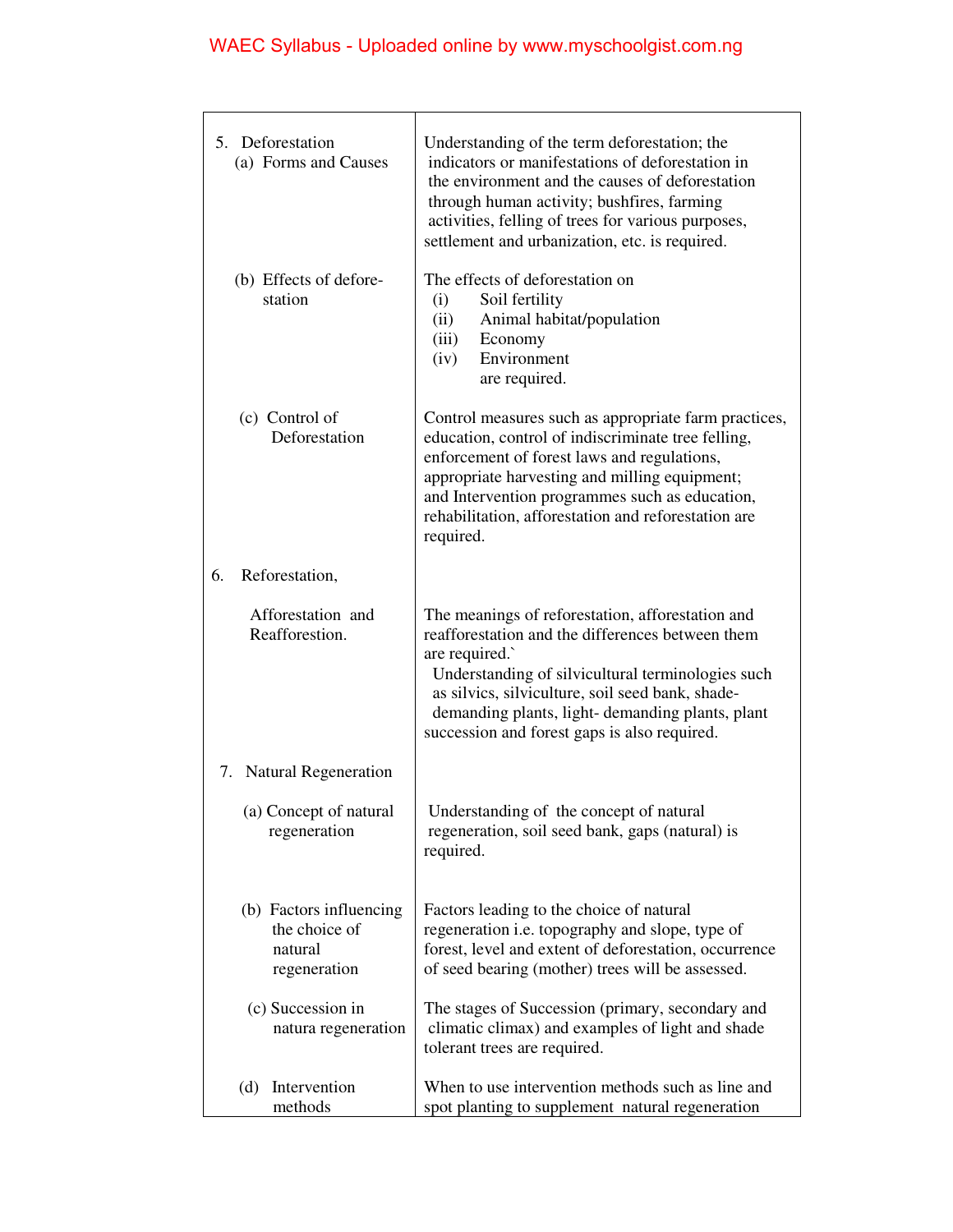|                                  | potential of forest is required.                                                             |
|----------------------------------|----------------------------------------------------------------------------------------------|
| during natural                   |                                                                                              |
| regeneration                     | Advantages of natural regeneration over artificial                                           |
|                                  | regeneration are also required.                                                              |
|                                  |                                                                                              |
| (e) Other intervention           |                                                                                              |
|                                  |                                                                                              |
| measures                         |                                                                                              |
| (i) Agro-forestry                | The meaning of the term agro-forestry;<br>Knowledge and skills in carrying out agro-forestry |
|                                  | practices such as Agro-silviculture, alley cropping,                                         |
|                                  | mulching, pruning etc. are required.                                                         |
|                                  |                                                                                              |
|                                  | Characteristics of plants suitable for agro-forestry;                                        |
|                                  | the benefits derived from practising agro-forestry                                           |
|                                  | such as providing mulch (green manure), pruning                                              |
|                                  | material for fodder, companion food, fire wood                                               |
|                                  | from the same piece of land area; and its role in                                            |
|                                  | plant nutrient recycling is required.                                                        |
|                                  |                                                                                              |
|                                  | Knowledge of Silvo-pastoral and Agro-silvo-                                                  |
|                                  | pastoral practices is also required.                                                         |
| <b>Taungya Practices</b><br>(ii) | Understanding of the concept of Taungya,                                                     |
|                                  | historical background, the factors/conditions that                                           |
|                                  | influence the choice of taungya in forest estate and                                         |
|                                  | the advantages and disadvantages of the practice are                                         |
|                                  | required.                                                                                    |
|                                  |                                                                                              |
| 8. Artificial Regeneration       | Understanding of the concept of artificial                                                   |
|                                  | regeneration (forest plantations) with regard to the                                         |
|                                  | use of indigenous species or exotic species in pure                                          |
|                                  | or mixed stands; and the advantages and                                                      |
|                                  | disadvantages of the use of exotic species in                                                |
|                                  | plantation development are required.                                                         |
| 9. Invasive Alien species        | Knowledge of invasive alien plants                                                           |
|                                  | e.g.                                                                                         |
|                                  | Aquatic: Eichlorniacrassipes (water hyacinth);                                               |
|                                  | Salviniamolesta (Kariba weed), Pistiastratoites                                              |
|                                  | (water lettuce), Mimosa pigra(large sensitive plant)                                         |
|                                  | Terrestrial: Chromolaenaodorata (Acheampong                                                  |
|                                  | weed), <i>Broussonetiapapyrifera</i> (Pulp mulberry -                                        |
|                                  | York), Leucaenaleucocephala                                                                  |
|                                  |                                                                                              |
| <b>SECTION C</b>                 |                                                                                              |
|                                  |                                                                                              |
| <b>PLANTATION</b>                |                                                                                              |
| <u>ESTABLISHMENT AND,</u>        |                                                                                              |
| <b>FOREST</b>                    |                                                                                              |
| <b>MENSURATION</b>               |                                                                                              |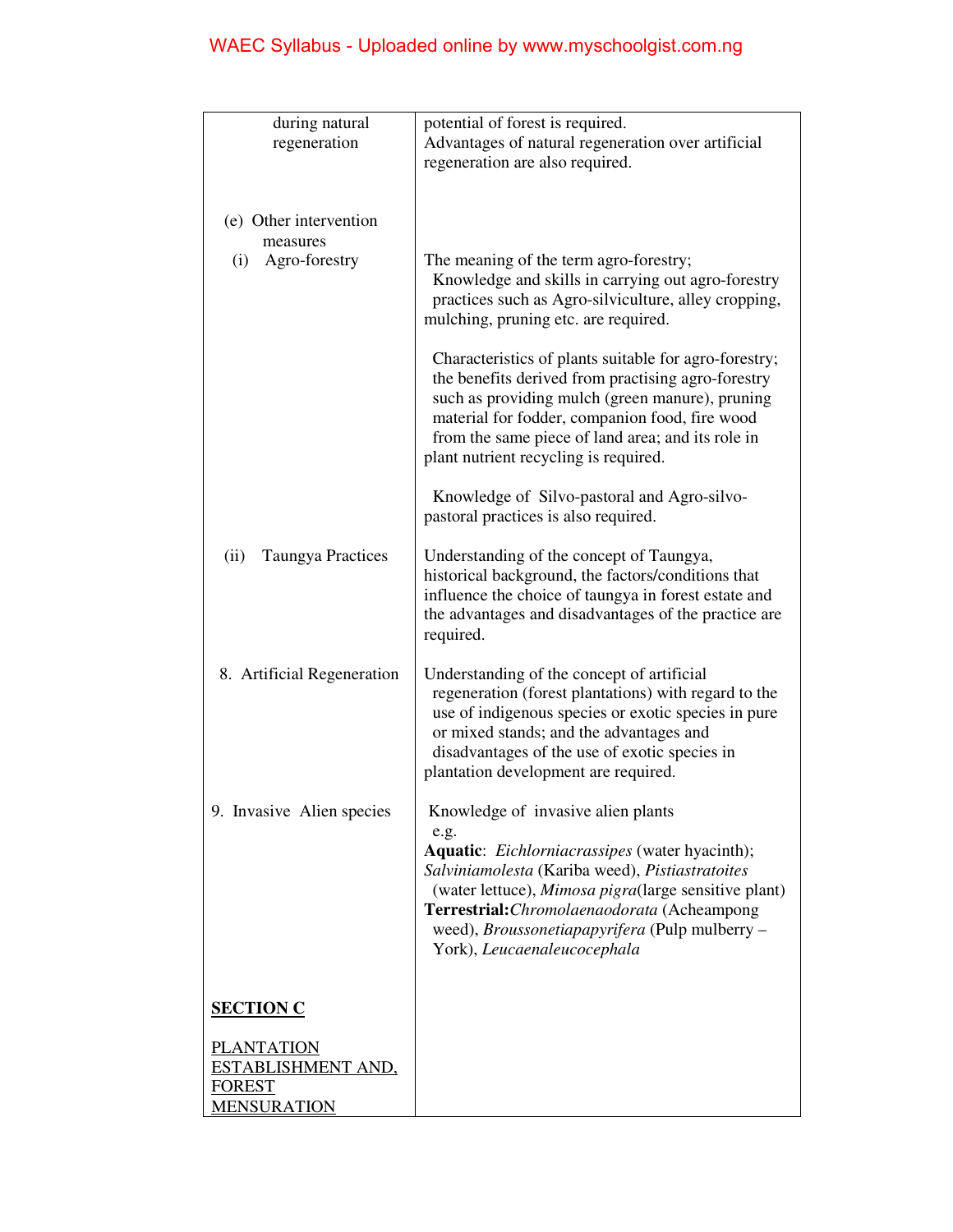| 1. Plantation Development                         | The purpose of plantation establishment and<br>differences between plantation and natural forest is<br>required.                                                                                                                                                                                                                                                  |
|---------------------------------------------------|-------------------------------------------------------------------------------------------------------------------------------------------------------------------------------------------------------------------------------------------------------------------------------------------------------------------------------------------------------------------|
| (a) Factors influencing<br>plantation development | Understanding of factors such as the following<br>that influence plantation development will be<br>assessed:<br>(i) Deficit of wood for industrial and domestic use.<br>Level of environmental degradation.<br>(ii)<br>Need to improve upon the stocking of<br>(iii)<br>existing tree species.<br>Need for specific tree type for industrial<br>(iv)<br>purposes. |
| (b) Plantation Planning<br>and Design             | Ability to plan and design a plantation considering<br>its objectives, site selection and preparation, species<br>selection, cost etc. is required.                                                                                                                                                                                                               |
| 2. Nursery Establishment                          | The functions and importance of a nursery as a<br>supply source of seedlings of high quality is<br>required. Knowledge of types of nurseries<br>(permanent and flying or temporary nurseries) is<br>also required.                                                                                                                                                |
| (a) Cultural Practices                            | Bed preparation and other cultural practices such as<br>pricking out; stumping; stripling; hardening-off;<br>transplanting; seed collection; storage; treatment<br>and sowing; watering; weeding and shading will be<br>assessed.                                                                                                                                 |
| (b) Nursery Tools and<br>Equipment                | Knowledge of types of nursery tools and equipment<br>such as pick-axe, shovel, rake, hoe, wheel barrow,<br>cutlass, watering can and their uses will also be<br>assessed.                                                                                                                                                                                         |
| (c) Nursery Pests and<br><b>Diseases</b>          | Knowledge of nursery pests such as slugs/snails and<br>termites; the nature of damage caused by the pests<br>and their control is required.<br>Knowledge of nursery diseases, such as damping off<br>and rust, their symptoms and control is also required.                                                                                                       |
| (d) Costing Nursery<br>Establishment              | Knowledge of various sources of cost in establishing<br>a nursery grouped into:<br>(i)<br>Direct costs: raw materials, labour and<br>expenses for tools etc, and<br>(ii)<br>Indirect costs: cost of work-related materials                                                                                                                                        |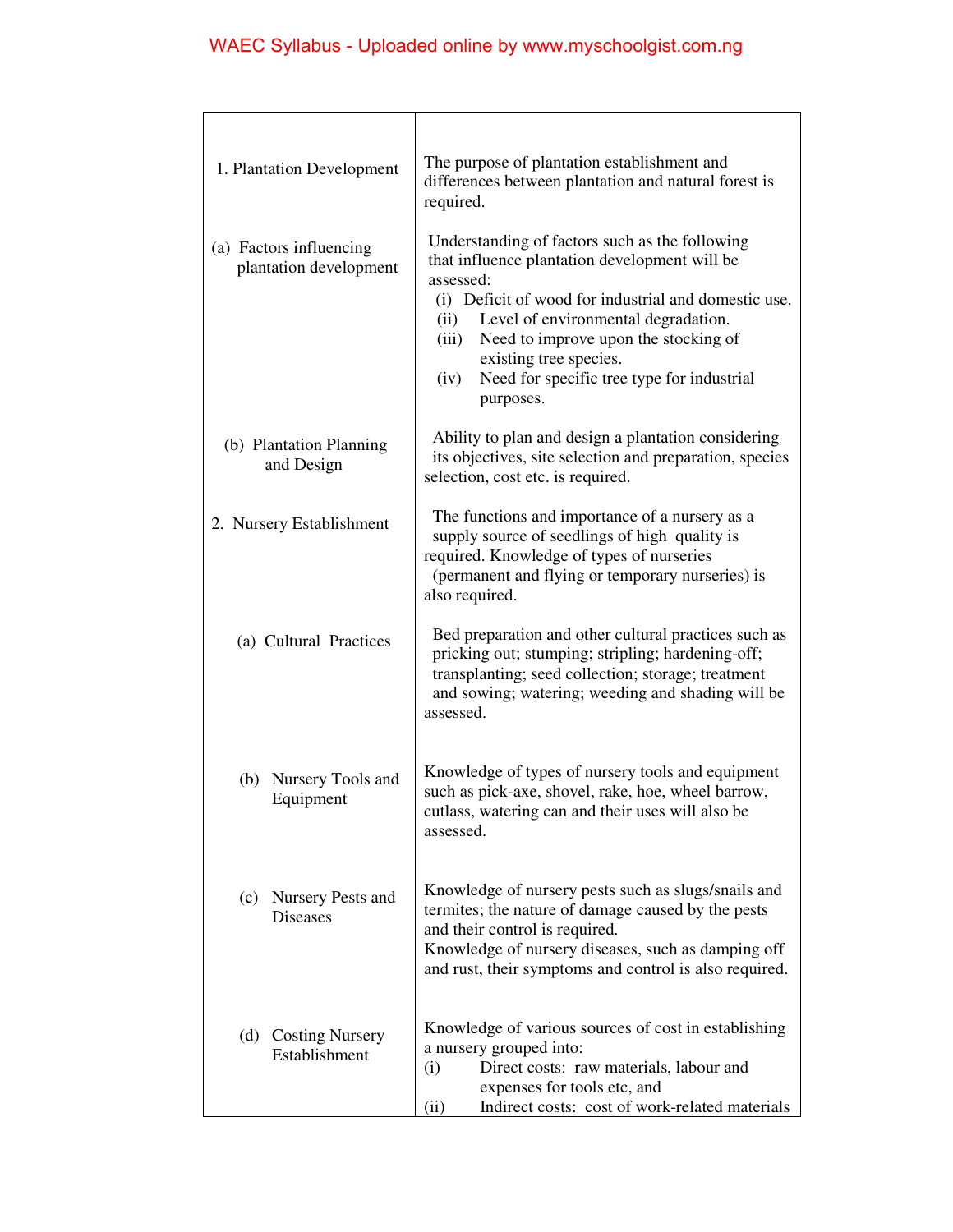|                                               | e.g. stationery and other consumables;<br>maintenance costs, rent of nursery plot, will<br>be assessed.                                                                                                                                                                                                                                      |
|-----------------------------------------------|----------------------------------------------------------------------------------------------------------------------------------------------------------------------------------------------------------------------------------------------------------------------------------------------------------------------------------------------|
|                                               | Ways of controlling nursery cost and record keeping<br>will also be assessed.                                                                                                                                                                                                                                                                |
| 3. Planting and Tending                       |                                                                                                                                                                                                                                                                                                                                              |
| (a) Land Preparation                          | Site clearing and pegging at required spacing is<br>required.                                                                                                                                                                                                                                                                                |
| (b) Seedling Planting                         | Use of appropriate methods of planting seedlings is<br>required.                                                                                                                                                                                                                                                                             |
| (c) Tending Operations                        | Tending operations and the importance of each<br>tending operation is required.<br>The operations required include Weeding<br>(complete, spot and line), Beating up, Pruning<br>and Thinning.<br>The effects of improper tending such as poor<br>height and diameter growth, early branching and<br>poor wood quality will also be required. |
| (d) Operational Costs                         | Knowledge of sources of operational costs<br>(direct and indirect costs) and their significance<br>in management is required.<br>Knowledge of kinds of records to be kept on a<br>plantation and the Importance of Record Keeping<br>is also required.                                                                                       |
| 4. Forest Mensuration                         |                                                                                                                                                                                                                                                                                                                                              |
| (a) Meaning, Importance<br>and Purpose        | Understanding of the term forest mensuration and its<br>importance; and the purpose of mensuration in<br>Forestry including the comparison of current and<br>future states of the forest, determination of quantity<br>of trees, costing and pricing, management, etc. are<br>required.                                                      |
| (b) Measuring<br>Instruments<br>and Equipment | Knowledge of and skills in the use of tools,<br>instruments and equipment for forest mensuration<br>are required. The tools, instruments and<br>equipment include Haga altimeter, tape,<br>clinometer, compass, measuring chain, ranging<br>poles and arrows.                                                                                |
|                                               | Knowledge of the paramenters measured and the<br>units of measurement in the metric system is<br>required. Ability to determine height, diameter, girth<br>and volume of trees is also required.                                                                                                                                             |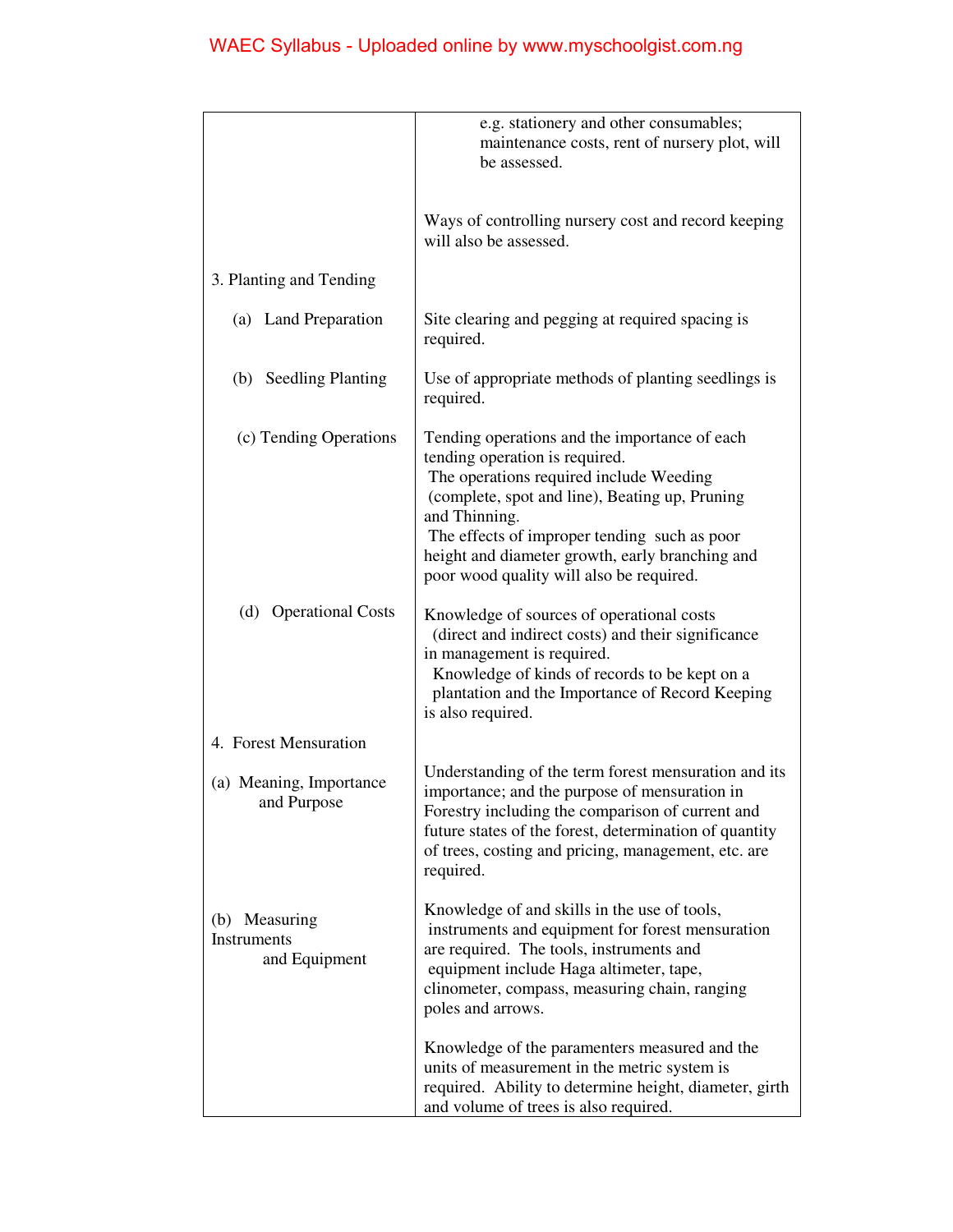| Enumeration of<br>(c)<br>Growing Stock and<br>Sampling Methods.<br>(d)<br>Surveys         | Kinds of enumeration $(100\%, 5\%, 2\%)$ of<br>growing stock; sampling and sampling methods<br>adopted in forest mensuration (selective, systematic<br>and random sampling) is required.<br>Understanding of survey, kinds of survey (stock<br>survey, strip survey and land survey) and its<br>significance will be assessed. Knowledge of and use<br>of conventional keys/symbols in recording botanical<br>names of trees is required. |
|-------------------------------------------------------------------------------------------|-------------------------------------------------------------------------------------------------------------------------------------------------------------------------------------------------------------------------------------------------------------------------------------------------------------------------------------------------------------------------------------------------------------------------------------------|
| <b>SECTION D</b>                                                                          |                                                                                                                                                                                                                                                                                                                                                                                                                                           |
| <b>HARVESTING AND</b><br><b>MARKETING OF</b><br><b>FOREST RESOURCES</b>                   |                                                                                                                                                                                                                                                                                                                                                                                                                                           |
| 1. Harvesting of Timber<br>(a) Factors to con-<br>sider/Pre-<br>harvesting<br>activities. | Factors to consider before harvesting timber; and<br>the pre-harvesting activities carried out will be<br>assessed. These include stock survey,<br>reconnaissance and field inspections, pre-felling<br>inspection and selection of trees to fell.                                                                                                                                                                                        |
| (b) Procedures to<br>follow                                                               | The procedures to follow in harvesting timber in<br>natural Forests and Plantations is required. These<br>include permit acquisition, yield approval (for<br>natural forest); felling, extraction and measurement.                                                                                                                                                                                                                        |
| (c) Log Markings                                                                          | Knowledge of how logs are marked and<br>interpretation of log markings; namely, property<br>mark, locality mark, compartment number, stock<br>survey number, tree number, reserve code and log<br>number will be assessed.                                                                                                                                                                                                                |
| (d)<br>Harvesting,<br><b>Extraction</b> and<br>Transportation<br>Processes                | The following processes will be assessed:<br>Felling and cross-cutting, Hauling, Marking,<br>Loading and Transportation.                                                                                                                                                                                                                                                                                                                  |
| Harvesting<br>(e)<br>Equipment and<br><b>Safety Measures</b>                              | Knowledge of the various equipment for harvesting<br>timber including chain-saw, hand saw, axe and<br>cutlass and their advantages and disadvantages is<br>required. Safety measures taken when harvesting<br>timber such as use of safety gear, directional felling,<br>staff training will also be assessed.                                                                                                                            |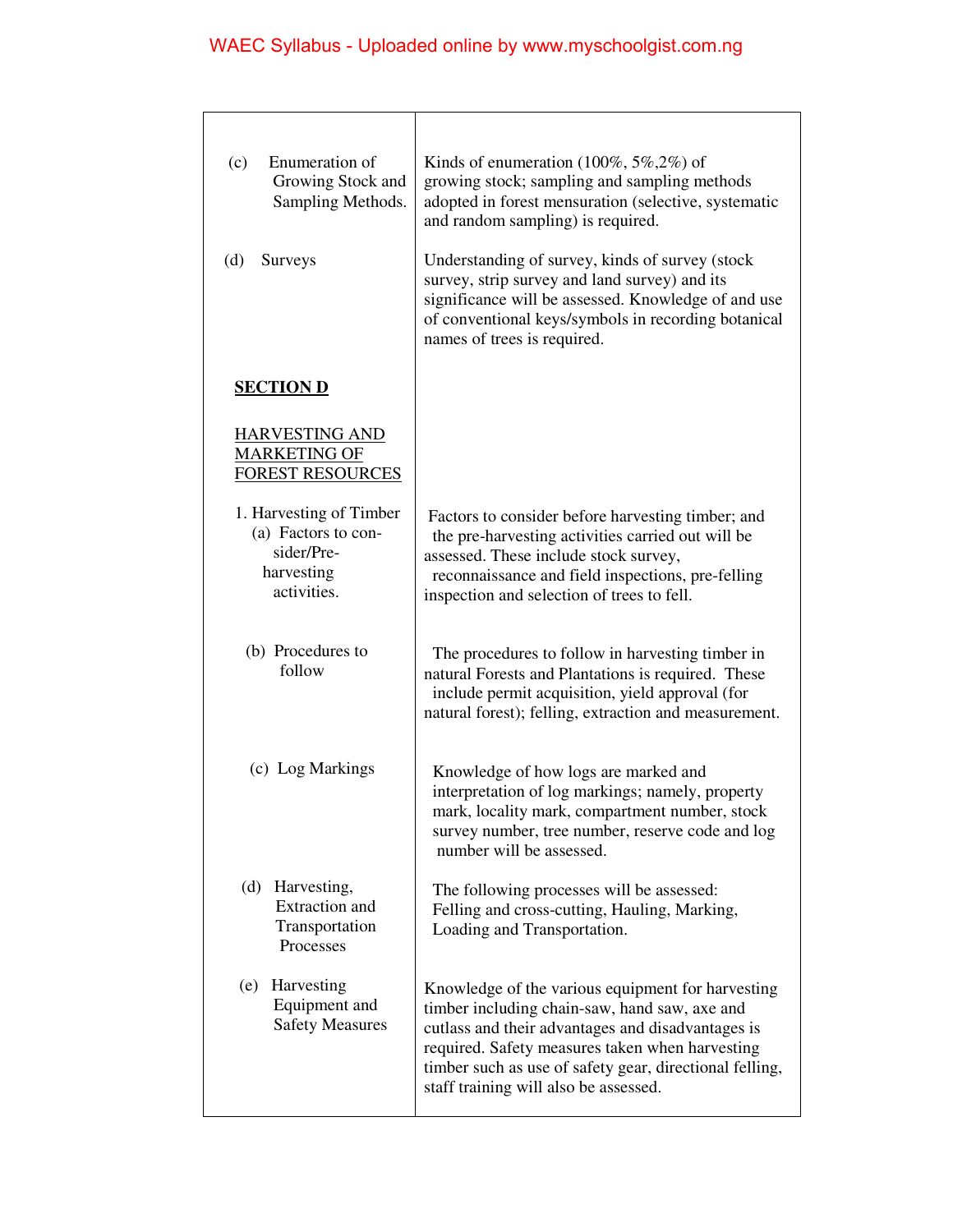| 2. | Harvesting of Non-<br><b>Timber Forest</b><br>Products (NTFPs)                 | Examples of non-timber forest products including<br>Marantaceae leaves, chewing sticks, plant medicines,<br>canes, rafters, bush meat is required.<br>Knowledge of methods of harvesting NTFPs. ie.<br>Hunting (bushmeat), Gathering (Leaves, food, snails,<br>medicine, mushroom), Trapping (birds, bushmeat)<br>considering the safety and sustainability of each<br>method is required. |
|----|--------------------------------------------------------------------------------|--------------------------------------------------------------------------------------------------------------------------------------------------------------------------------------------------------------------------------------------------------------------------------------------------------------------------------------------------------------------------------------------|
| 3. | Uses of Harvested<br><b>Forest Products</b>                                    | Common uses of forest products e.g. shelter,<br>furniture, household utilities, artefacts, food, and<br>medicine is required.                                                                                                                                                                                                                                                              |
|    | 4. Harvesting of Wildlife                                                      | Knowledge of wildlife harvesting techniques namely;<br>hunting, trapping, baiting and gathering; and the<br>sustainability of the harvesting techniques will be<br>assessed.<br>Knowledge of endangered, rare and common species<br>and reasons for them being endangered, rare or<br>common will be assessed                                                                              |
|    | 5. Harmful Wildlife<br>Harvesting Practices.                                   | Harmful wildlife harvesting practices such as use of<br>chemicals, fire, gin-trap and measures to control<br>them will be assessed.                                                                                                                                                                                                                                                        |
|    |                                                                                | Measures aimed at reducing wildlife harvesting<br>including training and education, sanctions and<br>confiscation of harmful equipment, close and open<br>hunting seasons, hunting permits and ban on<br>night hunting required.                                                                                                                                                           |
|    | 6. Marketing of Forest<br>Products<br>(a) Classification of<br>forest products | Classification of forest products into direct and<br>indirect benefits are required.<br>(i) Direct benefits: Timber and Non-timber forest<br>products<br>(ii) Indirect benefits: Non-tangible products                                                                                                                                                                                     |
|    | (b) Contribution of<br>forest products to<br>national economy                  | Contribution of forest products to income and<br>employment generation will be assessed.                                                                                                                                                                                                                                                                                                   |
|    | (c) Demand for forest<br>products                                              |                                                                                                                                                                                                                                                                                                                                                                                            |
|    | (i) Factors affecting<br>demand for forest                                     | Factors which affect demand for forest products,<br>including<br>Demand spectrum of selected forest products<br>Local and external markets for products                                                                                                                                                                                                                                    |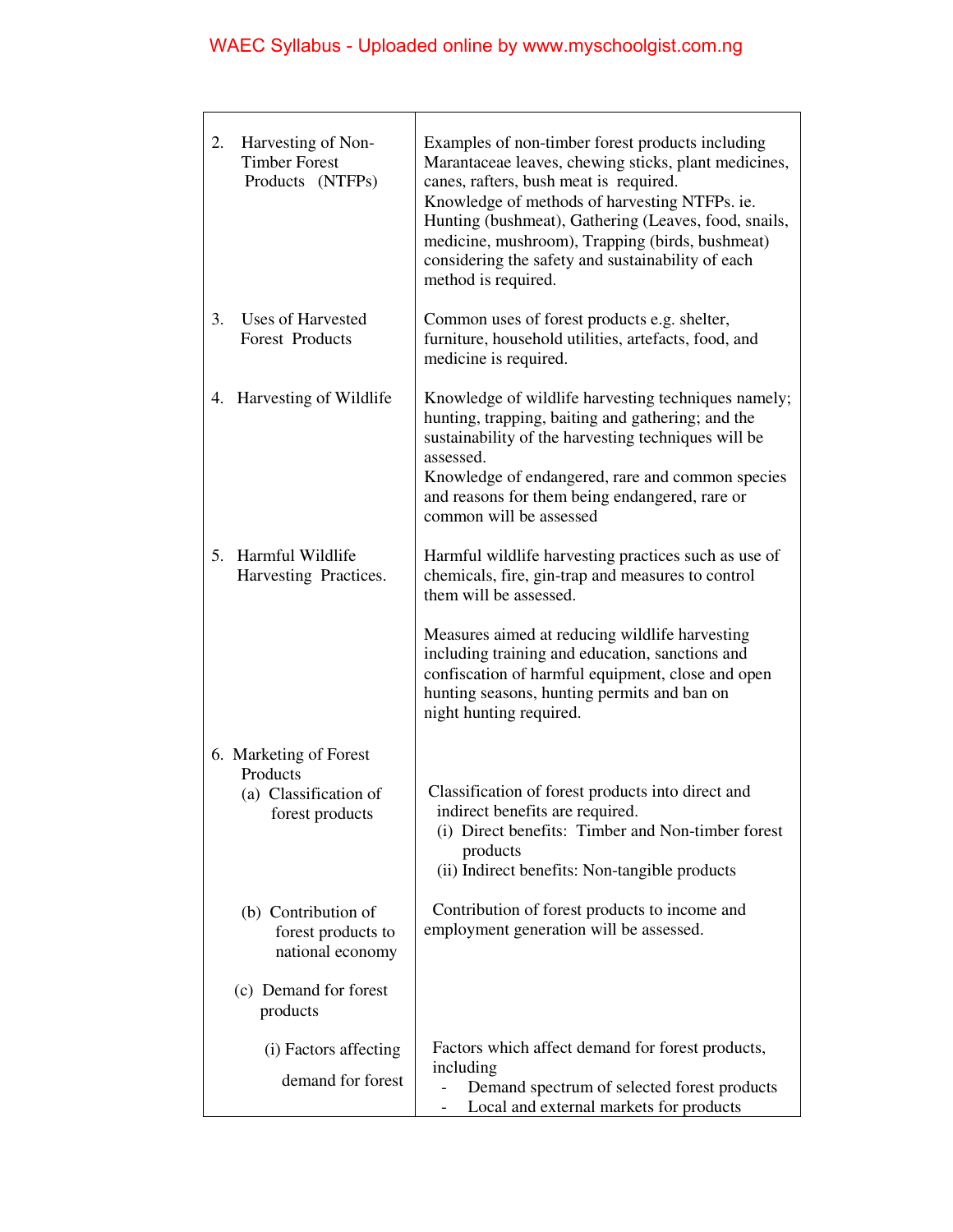| Current use is required.                                                                                                                                                                                                                                                                                                                                   |
|------------------------------------------------------------------------------------------------------------------------------------------------------------------------------------------------------------------------------------------------------------------------------------------------------------------------------------------------------------|
|                                                                                                                                                                                                                                                                                                                                                            |
| Forest products demanded locally including<br>bushmeat, pestles, wrappers, chewing stick,<br>timber, mushroom, medicinal plants etc. and those<br>demanded by foreign market including processed<br>timber, medicinal plants, rattan, live animals,<br>animal trophies etc. will be assessed.                                                              |
| Reasons for differences in demand for products on<br>both local and foreign markets will be assessed.<br>These include<br>- differences in taste<br>- differences in lifestyle<br>- differences in the level of economics development<br>- quality of produce<br>- availability of produce                                                                 |
| Socio-economic benefits and effects<br>of demand for forest products such as increased<br>revenue, employment opportunities and depletion of<br>resources will also be assessed.                                                                                                                                                                           |
| The various agencies involved in the marketing of<br>forest products and their functions is required. The<br>agencies include the following:<br>Wood products-GEPC, TIDD<br>Other products like medicinal plants, wood carving,<br>rattan productsetc.- GEPC and other private<br>companies.                                                               |
| Different types of forest industries e.g. sawmills,<br>plywood mills, chipboard mills, their locations and<br>sources of raw materials will be assessed.                                                                                                                                                                                                   |
| The contribution of the forest industries to the<br>economy with emphasis on timber processing, range<br>of products; marketing, employment opportunities,<br>and export earnings will be required.                                                                                                                                                        |
| Processes involved in timber processing and the<br>products obtained namely sawn boards; $(2 \times 4, 2 \times 6,$<br>$1 \times 8$ , $1 \times 12$ etc.) veneer and plywood will be<br>required.<br>Sawmilling equipment used in processing the timber<br>into the products eg. bandmill, slice veneer<br>equipment, rotary veneer equipment will also be |
|                                                                                                                                                                                                                                                                                                                                                            |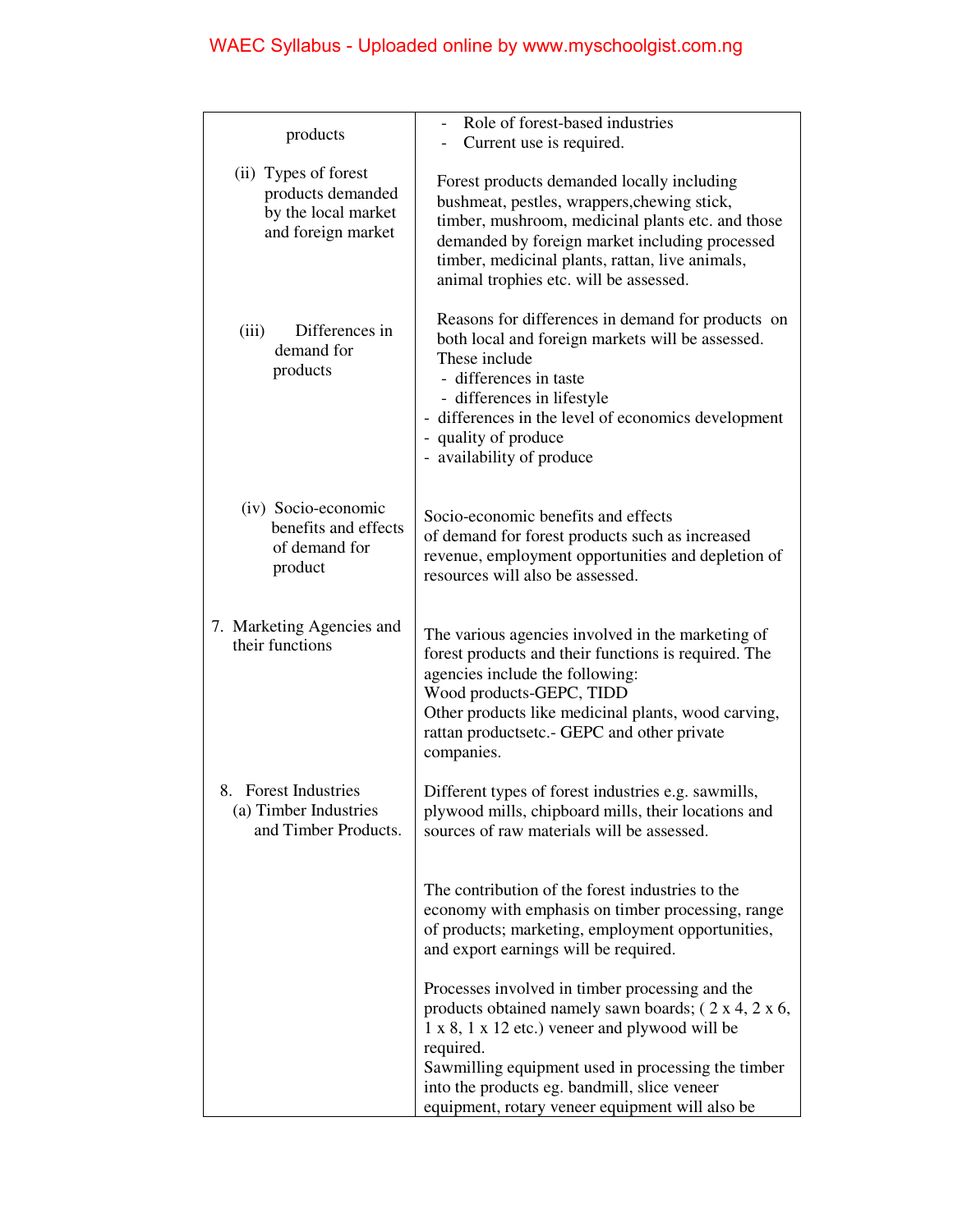|                                                                       | assessed.                                                                                                                                                                                                                                                                                                                                                                            |
|-----------------------------------------------------------------------|--------------------------------------------------------------------------------------------------------------------------------------------------------------------------------------------------------------------------------------------------------------------------------------------------------------------------------------------------------------------------------------|
| (b) Career and Training<br>Opportunities                              | Forestry training institutions in Ghana and job<br>opportunities in Forestry and forestry-related careers<br>such as carpentry and furniture, wood carving, wood<br>marketing and export, wood                                                                                                                                                                                       |
| 9. Establishing enterprises<br>in forestry                            | Knowledge of the factors and resources for<br>establishing forest enterprises is required. Factors -<br>e.g. Identification of business opportunities in<br>forestry, identification of a forestry product or<br>service needed.                                                                                                                                                     |
|                                                                       | Resources:- land, capital, materials and structures<br>etc.                                                                                                                                                                                                                                                                                                                          |
|                                                                       | Procedures for establishing enterprises in forestry                                                                                                                                                                                                                                                                                                                                  |
| <b>SECTION E</b>                                                      |                                                                                                                                                                                                                                                                                                                                                                                      |
| <b>FORESTRY SECTOR</b><br><b>STRUCTURES</b>                           |                                                                                                                                                                                                                                                                                                                                                                                      |
| 1. Policy-making,<br>Implementation,<br>Monitoring and<br>Evaluation. | Functions of the Ministry responsible for forestry<br>(Ministry of Land, Forestry and Mines) and the<br>structures and functions of the Forestry<br>Commission (FC) will be assessed.<br>Functions of the following implementing agencies<br>will also be assessed:<br>Forest Services Division (FSD), Wildlife<br>Division (WD) and Timber Industry<br>Development Division (TIDD). |
| 2. Training and Research                                              | Roles of the following training and research<br>institutions for improving the forest industry will be<br>assessed: FORIG, FRNR, FFRT and WITC.                                                                                                                                                                                                                                      |
| 3. Rights to Forest                                                   |                                                                                                                                                                                                                                                                                                                                                                                      |
| Resources                                                             |                                                                                                                                                                                                                                                                                                                                                                                      |
| (a) Types of Rights                                                   | Existing rights governing the use of forest resources<br>in Ghana will be assessed. These include Timber<br>Utilization Contract (TUC), Timber Utilization<br>Permit (TUP) and Salvage Permits for timber<br>resources and Permits for non-timber forest products.<br>Differences between the rights will also be assessed.                                                          |
| (b) Acquisition of<br>Rights                                          | Procedure for acquiring TUC, TUP and other permits<br>is required.                                                                                                                                                                                                                                                                                                                   |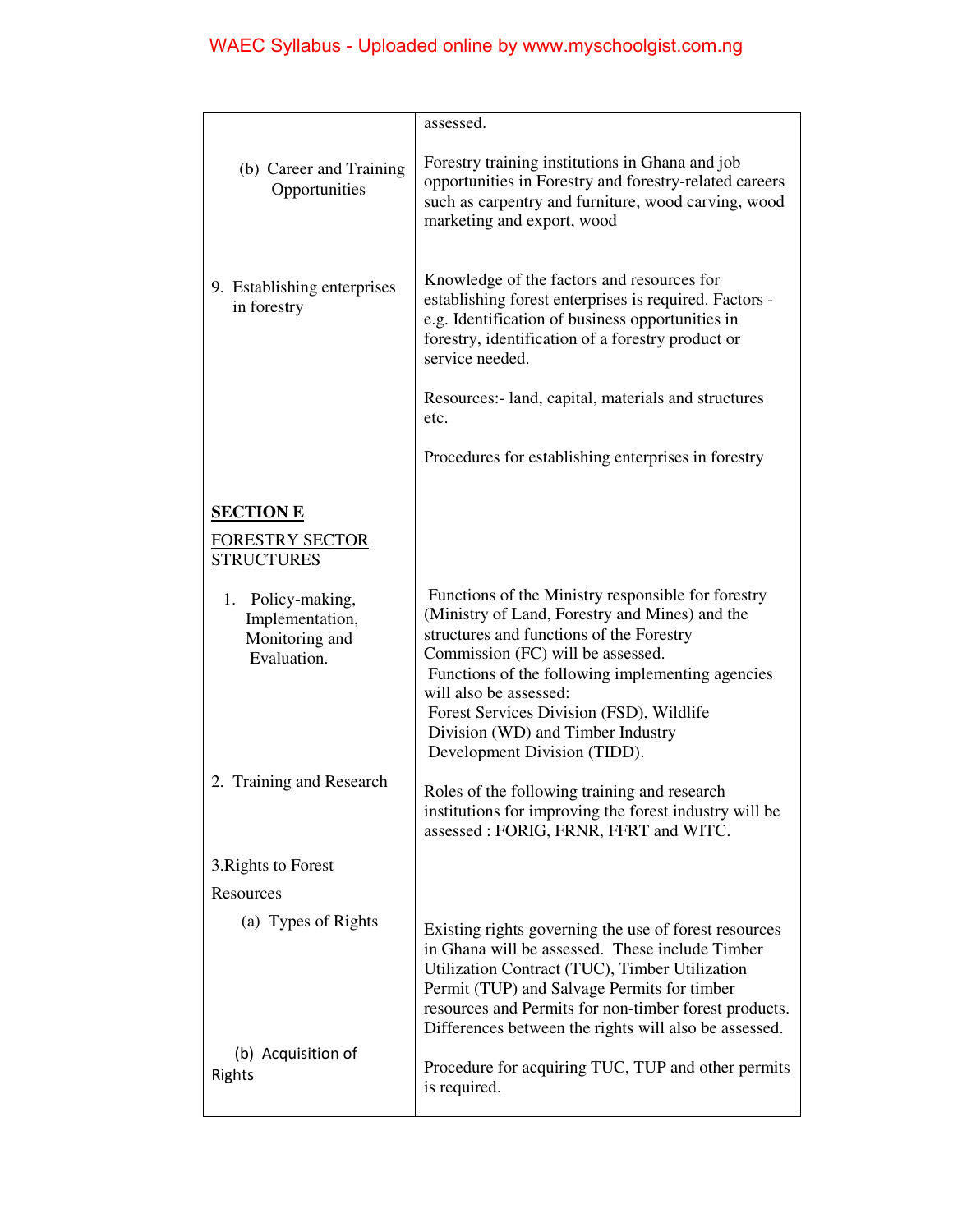| (c) Violation of Rights                                                                 | Activities that violate rights (illegal activities) such<br>as illegal felling, poaching of wildlife, encroachment<br>(illegal farming, illegal mining) is required.                                                                                                                                                                                                                                                                             |
|-----------------------------------------------------------------------------------------|--------------------------------------------------------------------------------------------------------------------------------------------------------------------------------------------------------------------------------------------------------------------------------------------------------------------------------------------------------------------------------------------------------------------------------------------------|
| 4. Role of Stakeholders                                                                 | Stakeholders of forest resources and the roles<br>they play in sustaining the forest is required.<br>Stakeholders include:<br>(i) Government Sector Institutions - Forestry<br>Commission (WD, FSD, TIDD)<br>(ii) Traditional Authorities and Communities.<br>(iii) Non-Governmental Organisations<br>(iv) Forest-based industries.<br>Understanding of the terms; and ability to<br>distinguish between alienation rights and also<br>required. |
| <b>Land Tenure Systems</b><br>5.<br>(a) Types of Land<br><b>Tenure Systems</b>          | The major land tenure systems in Ghana: Communal,<br>individual, leasehold etc; and the advantages and<br>disadvantages of the systems will be assessed.                                                                                                                                                                                                                                                                                         |
| (b) Role of Stools,<br><b>Skins</b><br>and Central Govern-<br>ment in Land<br>Ownership | Role of stools and skins and central government in<br>land ownership will be assessed.                                                                                                                                                                                                                                                                                                                                                           |
| (c) Land Registration                                                                   | The importance and the procedure for land<br>registration will be assessed.                                                                                                                                                                                                                                                                                                                                                                      |
| (d) Impact of Land<br>Tenure on Land<br>use.                                            | Effects of land tenure on land use systems e.g.<br>fragmentation, litigation etc. and ways to<br>improve the land tenure system in Ghana are<br>required.                                                                                                                                                                                                                                                                                        |
| 6. Forest Policy and Law                                                                | Forest and Wildlife policy and its importance e.g.<br>Management of forest estate, production of forest<br>industries, manpower training and research,<br>stakeholders interest will be assessed.<br>Forest and Wildlife laws and their importance are<br>also required.                                                                                                                                                                         |
|                                                                                         |                                                                                                                                                                                                                                                                                                                                                                                                                                                  |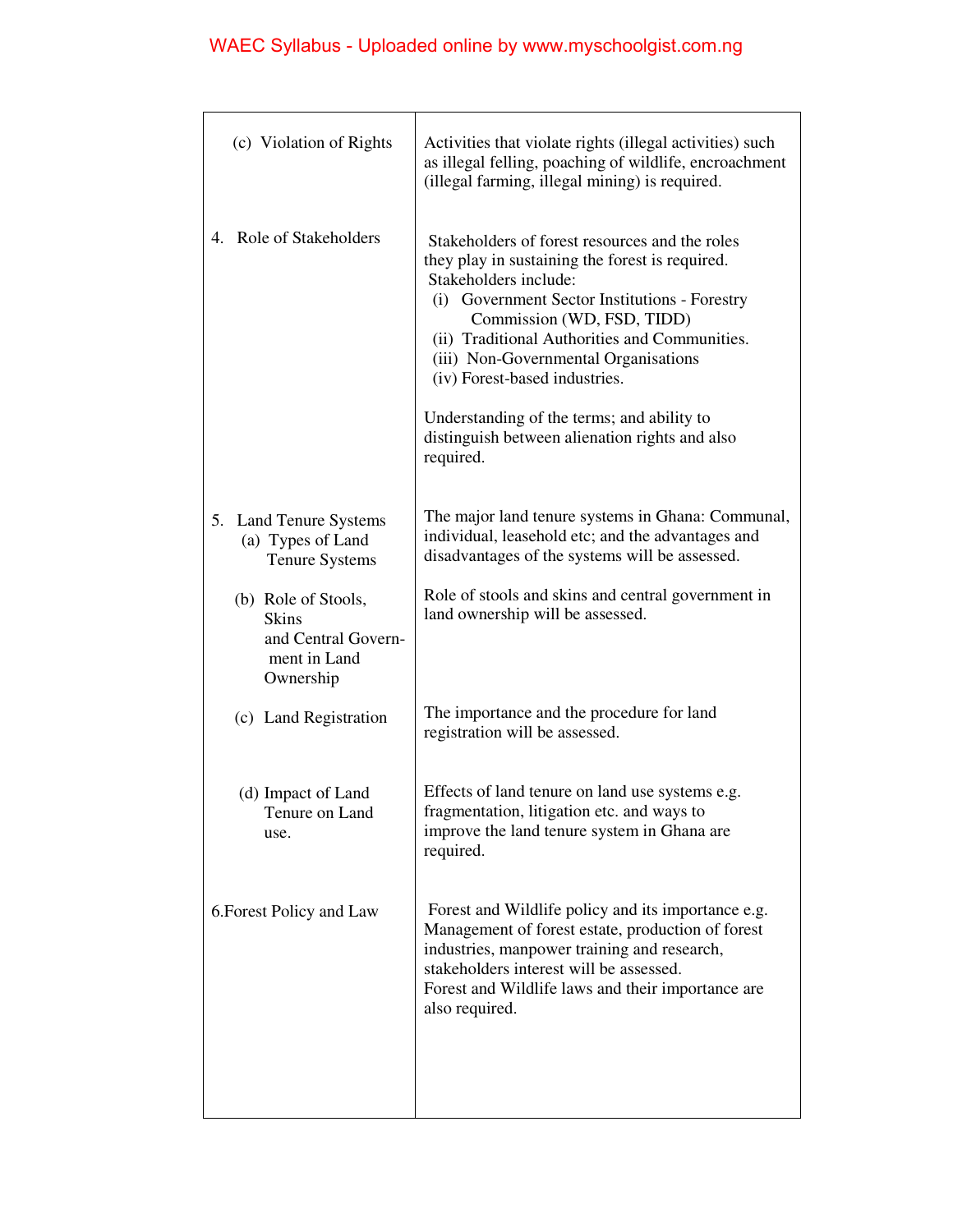| <b>SECTION F</b>                                                                                                                                         |                                                                                                                                                                                                                                                                                 |
|----------------------------------------------------------------------------------------------------------------------------------------------------------|---------------------------------------------------------------------------------------------------------------------------------------------------------------------------------------------------------------------------------------------------------------------------------|
| <b>INCOME GENERATION</b><br><b>VENTURES</b><br>(1) Cultivation of<br>Mushroom<br>Importance and<br>(a)<br>uses of mushroom<br>(b) Biology of<br>mushroom | Importance of mushroom <i>i.e.</i> economic, nutritional,<br>medicinal and agricultural uses of by-products will<br>be assessed.                                                                                                                                                |
| Classification of<br>(i)<br>fungi                                                                                                                        | Classes of fungi and their characteristics with special<br>emphasis on Basidiomycetes will be assessed.                                                                                                                                                                         |
| (ii) Poisonous and<br>Non-poisonous<br>mushroom/<br>Commercial and<br>Non-                                                                               | Features of poisonous and non-poisonous<br>mushrooms; commercial and non-commercial<br>mushroom will be assessed.                                                                                                                                                               |
| commercial<br>Mushroom                                                                                                                                   |                                                                                                                                                                                                                                                                                 |
| (iii) Commonly<br>cultivated<br>mushroom in<br><b>West Africa</b>                                                                                        | Names of; and ability to identify mushrooms that are<br>commonly-cultivated in West Africa are required.                                                                                                                                                                        |
| (iv) Nutrition of<br>mushroom                                                                                                                            | How mushroom obtains its nutrients or subsists on<br>substrates/media will be assessed.                                                                                                                                                                                         |
| (v) Life cycle of<br>mushroom                                                                                                                            | The life cycle of mushroom showing the<br>reproduction and production cycles in mushroom is<br>required.                                                                                                                                                                        |
| (vi) Methods of<br>mushroom<br>cultivation                                                                                                               | The different methods used for cultivating<br>mushroom indicating in particular the stages/steps<br>that are followed in each of the following methods:<br>- local/pit method<br>high bed method<br>low bed method<br>indoor/commercial/plastic bag method<br>will be assessed. |
| (vii) Production<br>practices                                                                                                                            | Practices involved in the production of mushroom,<br>especially by the bag method namely;<br>composting the substrate<br>bagging the substrate                                                                                                                                  |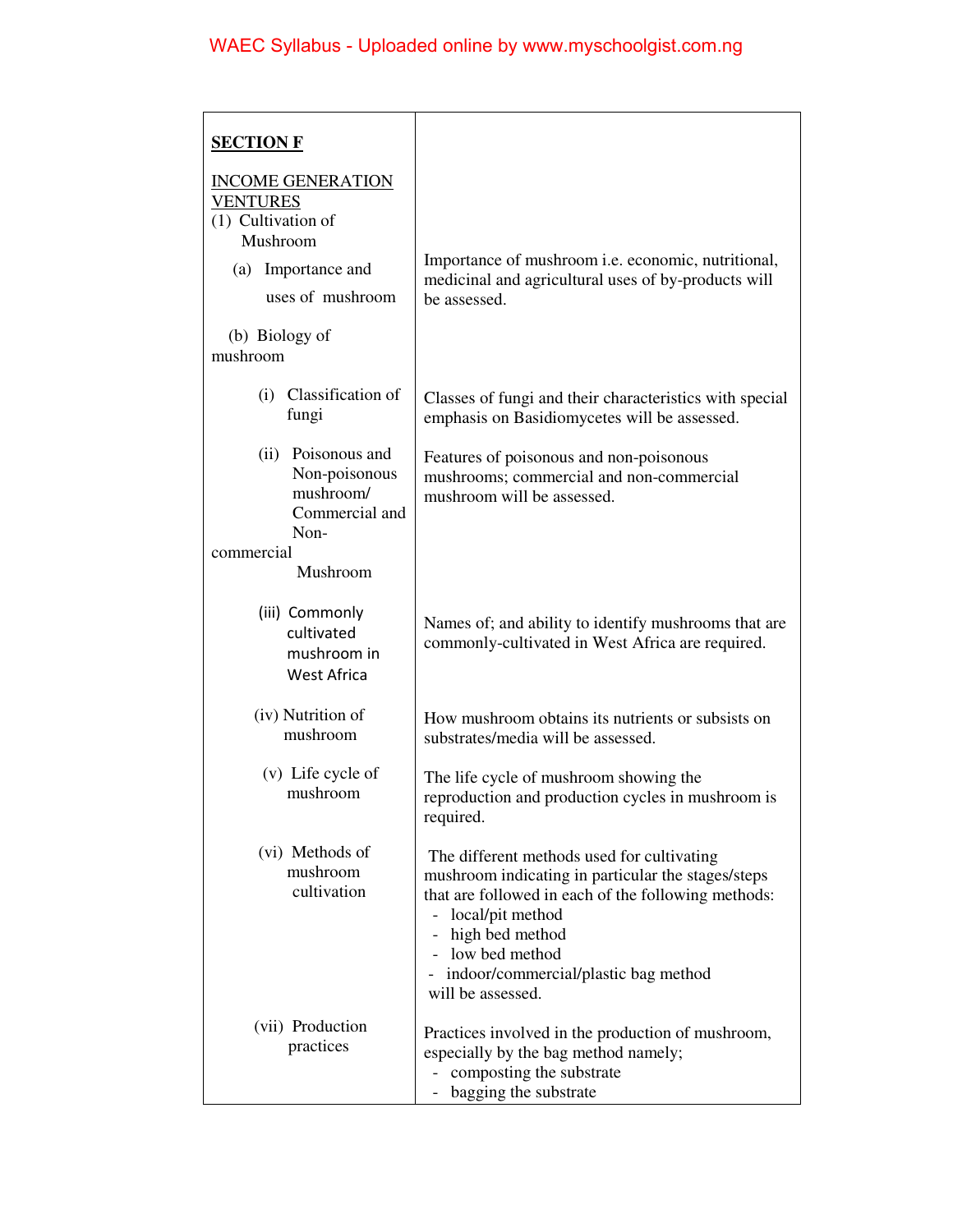|                                                                           | sterilizing the bagged compost                                                                                                                                                                                                                              |
|---------------------------------------------------------------------------|-------------------------------------------------------------------------------------------------------------------------------------------------------------------------------------------------------------------------------------------------------------|
|                                                                           | - inocu lation                                                                                                                                                                                                                                              |
|                                                                           | cropping is required.                                                                                                                                                                                                                                       |
|                                                                           |                                                                                                                                                                                                                                                             |
| Harvesting of<br>(viii)<br>mushroom                                       | Ability to detect signs of maturity, techniques and<br>precautions used when harvesting, frequency of<br>harvest and yield of the different types of mushroom,<br>will be assessed.                                                                         |
| (ix) Post-harvest<br>handling                                             | Skills in the processing and packaging of mushroom<br>and methods of preservation such as roasting,<br>freezing and canning are required.                                                                                                                   |
| 2. Beekeeping<br>(a) Importance of<br>beekeeping                          | Importance of beekeeping will be assessed.                                                                                                                                                                                                                  |
| (b) Apiary<br>establishment                                               | Skills in the establishment of an apiary <i>i.e.</i> siting<br>beehives, baiting and capturing will be assessed.                                                                                                                                            |
| (c) Members of honey<br>bee colony and<br>their roles                     | Characteristics and roles of the members of honey<br>bee colony namely; queens, drones and workers is<br>required.                                                                                                                                          |
| Management of an<br>(c)<br>apiary-routine<br>practices and<br>precautions | Routine management practices and precautions to<br>avoid harm to farmers will be assessed.<br>Ability to control pests and diseases of honey bees<br>will also be assessed.                                                                                 |
| (d) Maturity of colony,<br>harvesting and<br>processing.                  | Detection signs of maturity, methods of harvesting<br>and processing of honey, wax and other products<br>will be assessed                                                                                                                                   |
| Marketing of<br>(e)<br>honey and other<br>products                        | Strategies for marketing honey and other products is<br>required.                                                                                                                                                                                           |
| <b>G. PRACTICAL</b><br><b>SYLLABUS</b>                                    |                                                                                                                                                                                                                                                             |
| 1. Inroduction to Wildlife<br>and Plant Identification.                   | Methods and skills in identification and classification<br>of plants and animals i.e. Wildlife:<br>Fauna<br>Using observation skills to recognize wildlife<br>through footprints, tracks, droppings, size, form,<br>external features and prominent organs. |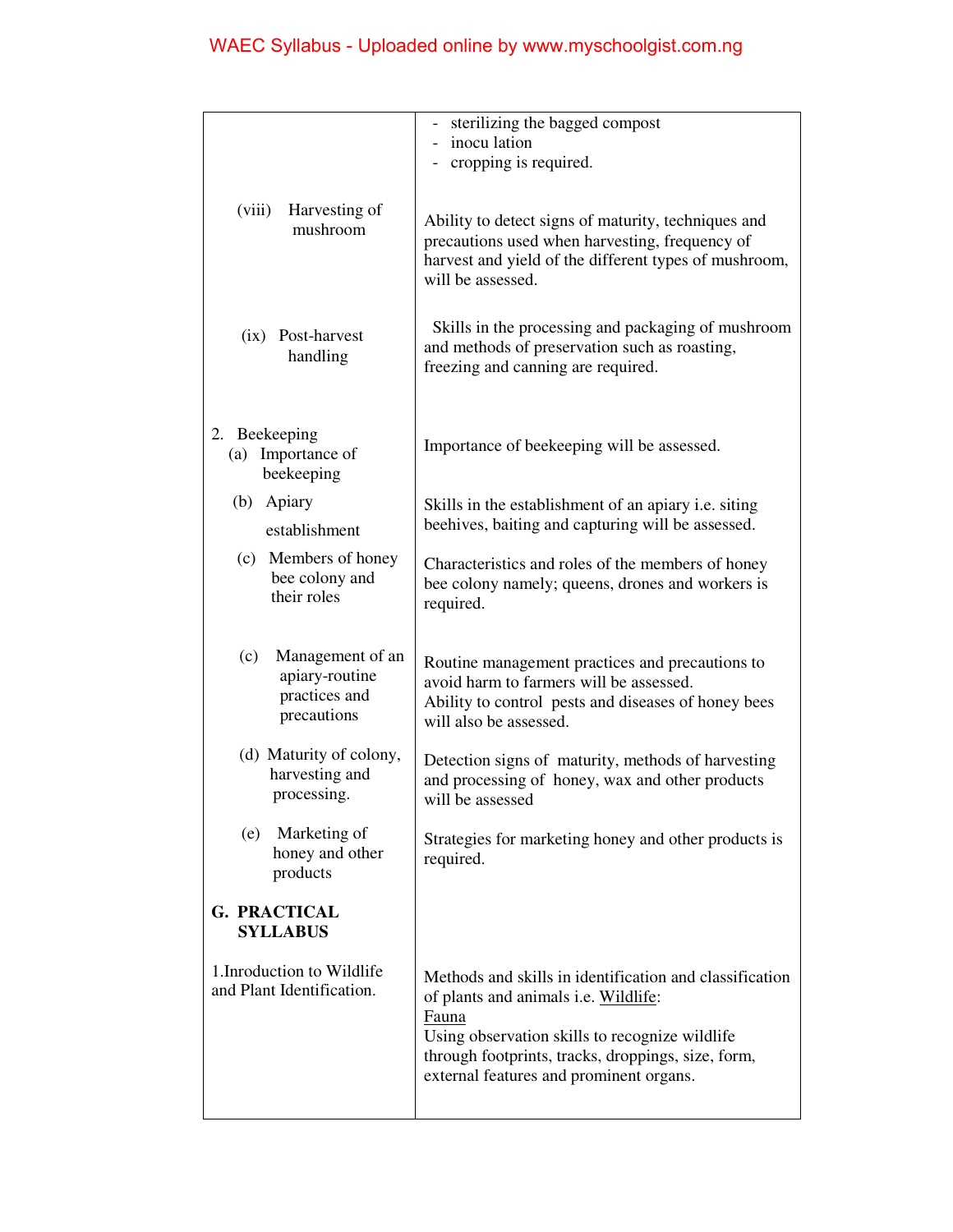|                                                                                      | Plants:<br>Using observation skills to recognize plant parts:<br>stem form, crown shape, size, texture and<br>arrangement of vegetative parts, colour of flower,<br>fruit, etc. Application of conventional keys.<br>Knowledge of habitats of wildlife is required. The<br>anatomy of leaves, stems and roots is also required.                |
|--------------------------------------------------------------------------------------|------------------------------------------------------------------------------------------------------------------------------------------------------------------------------------------------------------------------------------------------------------------------------------------------------------------------------------------------|
| 2. Tools, Equipment and<br>Machinery                                                 | Ability to identify, use and maintain tools, equipment<br>and machinery used in forestry and wildlife<br>management is required.<br>Advantages and disadvantages of using the tools are<br>required.                                                                                                                                           |
| 3. Nursery practices                                                                 | Soil treatment methods, seed collection and storage,<br>seed testing and treatment; methods of sowing and<br>planting; and practices such as pricking-out,<br>hardening-off and transplanting; Nursery pests and<br>diseases and their control are required.<br>Ability to design a calendar for tree nursery<br>development is also required. |
| 4. Plantation<br>Establishment:<br>Land preparation                                  | Plantation design and planning, surveying and site<br>clearing, pegging, methods of planting and cultural<br>practices such as Thinning, Pruning, Weeding,<br>Beating up and Record Keeping are required.                                                                                                                                      |
| 5. Forest Mensuration                                                                | Methods and ability to determine height, diameter,<br>girth and volume of trees and NTFPs, and angles of<br>slopes are required.<br>Knowledge of units of measurement, and use of<br>conventional symbols are also required.                                                                                                                   |
| 6. Harvesting of Forest<br>Resources                                                 |                                                                                                                                                                                                                                                                                                                                                |
| $(1)$ Methods of<br>Harvesting<br>Timber                                             | Felling operations and safety measures, procedure for<br>harvesting will be assessed.<br>Log markings: property mark, locality marks,<br>compartment number, stock survey number, tree<br>number, reserve code, log number etc. is required.                                                                                                   |
| (2) Methods of<br>Harvesting<br>Non-timber Forest<br>Products (Plants<br>andAnimals) | Existing harvesting practices; hunting wildlife<br>(bushmeat), collection (snails, mushroom) Gathering<br>(leaves, food, medicine) Trapping (wildlife); and<br>harmful harvesting practices are required.                                                                                                                                      |